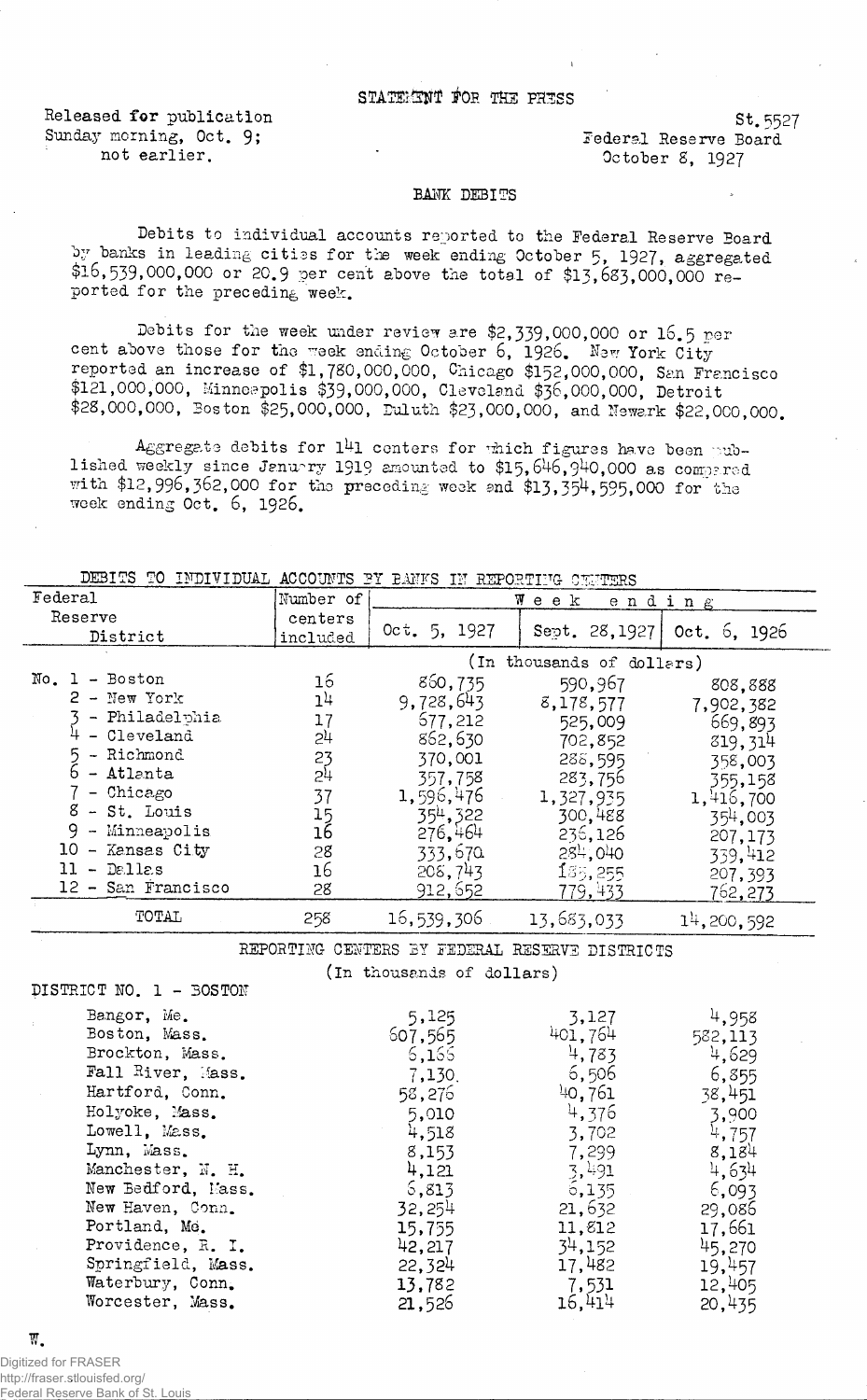DEBITS TO INDIVIDUAL ACCOUNTS IT PANYS IN REPORTING CENTERS

 $St.55278$ 

|                                     | ~ ~ ~ _ _ _ _ _ _    |                                 |                        |
|-------------------------------------|----------------------|---------------------------------|------------------------|
|                                     | Oct. 5, 1927         | . We ekonoming<br>Sent. 28,1927 | Oct. 6, 1926           |
|                                     |                      |                                 |                        |
| DISTRICT NO. 2 - NEW YORK           |                      | (In thousands of dollars)       |                        |
| Albany, N. Y.                       | 38,273               | 26,591                          | 37,626                 |
| Binghamton, N.Y.                    | 5,902                | 5,031                           | 6,062                  |
| Buffalo, N.Y.                       | 113,335              | 77,967                          | 107,046                |
| Elmira, N.Y.<br>Jamestown, N.Y.     | $-4,813$             | 4,118                           | 4,701                  |
| Montclair, N. J.                    | 5,603                | 4,322                           | 5,321                  |
| Newark, N. J.                       | 7,027                | 5,145                           | 5,371                  |
| New York, N.Y.                      | 139,248<br>9,228,386 | 82,309<br>7,848,126             | 117,345<br>7,448,134   |
| Northern New Jersey Clearing        |                      |                                 |                        |
| House Association                   | 73,535               | 53,533                          | 63,402                 |
| Passaic, N. J.                      | 13,908               | 10,321                          | 10,732                 |
| Poughkeepsie, N.Y.                  | 4,389                | 3,505                           | 4,021                  |
| Rochester, N.Y.                     | 62,692               | 36,184                          | 64,957                 |
| Stamford, Conn.<br>Syracuse, N.Y.   | 6,484                | 3,314                           | 5,157                  |
|                                     | 24,948               | 18,111                          | 22,507                 |
| DISTRICT NO. 3 - PHILADELPHIA       |                      |                                 |                        |
| Allentown, Pa.                      | 12,377               | 7,841                           | 11,676                 |
| Altoona, Pa.<br>Camden, N. J.       | 4,356                | 4,144                           | 4,254                  |
| Chester, Pa.                        | 15,766               | 12,939                          | 17,069                 |
| Harrisburg, Pa.                     | 5,778<br>10,330      | 4,523                           | 7,113                  |
| Hazleton, Pa.                       | 4,007                | 7,524<br>3,408                  | 13,145                 |
| Johnstown, Pa.                      | 6,874                | 5,764                           | 4,089<br>6,703         |
| Lancaster, Pa.                      | 9,857                | 6,528                           | 9,372                  |
| Lebanon, Pa.                        | 2,080                | 1,839                           | 2,484                  |
| Norristown, Pa.                     | 4,197                | 3,193                           |                        |
| Philadelphia, Pa.                   | 509,930              | 386,012                         | 498,477                |
| Reading, Pa.                        | 11,500               | 9,864                           | 14,635                 |
| Scranton, Pa.<br>Trenton, N. J.     | 21,300               | 19,800                          | 23,100                 |
| Wilkes-Barre, Pa.                   | 18,295               | 17,254                          | 17,482                 |
| Williamsport, Pa.                   | 11,900<br>7,422      | 12,200<br>3,787                 | 12,780                 |
| Wilmington, Del.                    | 18,120               | 16,719                          | 4,949<br>15,541        |
| York, Pa.                           | 7,220                | 4,863                           | 7,024                  |
| DISTRICT NO. 4 - CLEVELAND          |                      |                                 |                        |
| Akron, Ohio                         | 30,500               | 28,479                          |                        |
| Butler, Pa.                         | 4,048                | 2,837                           | $2^{1}$ , 529<br>4,184 |
| Canton, Ohio                        | 10,513               | 8,879                           | 10,838                 |
| Cincinnati, Ohio                    | 106,009              | 86,919                          | 96,528                 |
| Cleveland, Ohio                     | 254,529              | 190,858                         | 219,109                |
| Columbus, Ohio                      | 45,423               | 35,212                          | 45,335                 |
| Connellsville, Pa.                  | 1,069                | 1,068                           | 1,608                  |
| Dayton, Ohio<br>Erie, Pa.           | 24,511               | 19,684                          | 23,172                 |
| Greensburg, Pa.                     | 9,352                | 8,344                           | 9,691                  |
| Homestead, Pa.                      | 5,747<br>1,488       | 4,893                           | 5,138                  |
| Lexington, Ky.                      | 5,920                | 1,103<br>4,313                  | 1,462                  |
| Lima, Ohio                          | 4,387                | 3,437                           | 4,922                  |
| Lorain, Ohio                        | 1,528                | 1,293                           | 4,626                  |
| Middletown, Ohio                    | 2,724                | 2,169                           | 1,345<br>2,575         |
| Oil City, Pa.                       | 4,260                | 3,103                           | 3,855                  |
| Pittsburgh, Pa.                     | 248,048              | 215,443                         | 254,738                |
| Springfield, Ohio                   | 5,370                | 4,364                           | 5,760                  |
| Steubenville, Ohio                  | 2,822                | 2,435                           | 2,466                  |
| Toledo, Ohio                        | 56,285               | 45,620                          | 57,017                 |
| Warren, Ohio                        | 4,761                | 3,619                           | 4,445                  |
| Wheeling, W.Va.<br>Youngstown, Ohio | 10,844               | 9,759                           | 11,691                 |
| Zanesville, Ohio                    | 18,034               | 15,634                          | 20,634                 |
| Digitized for FRASER                | 3,253                | 2,887                           | 3,596                  |
| http@fraser.stlouisfed.org/         |                      |                                 |                        |
| Federal Reserve Bank of St. Louis   |                      |                                 |                        |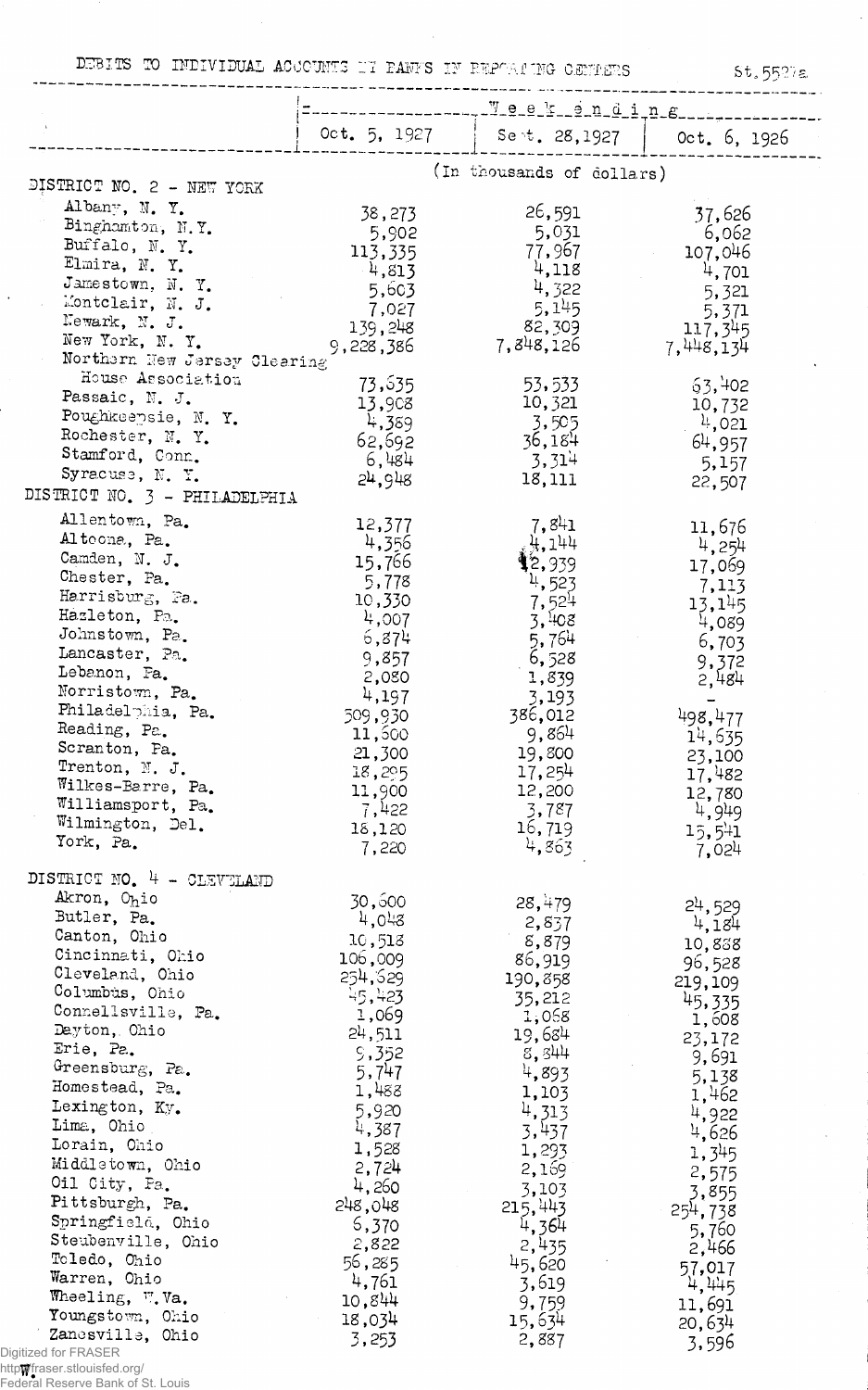DEBITS TO INDIVIDUAL FUOCULE EX DALES IN RESCRIPTS CULTERS 55275

|                                                                                                                                                                                                                                                                                                                                                                                                                                                                                                                         | where the matrix $\tau$ and $\tau$ and $\tau$ and $\tau$ and $\tau$ and $\tau$<br>35.55275                                                                                                                                                   |                                                                                                                                                                                                                                             |                                                                                                                                                                                                                             |  |  |
|-------------------------------------------------------------------------------------------------------------------------------------------------------------------------------------------------------------------------------------------------------------------------------------------------------------------------------------------------------------------------------------------------------------------------------------------------------------------------------------------------------------------------|----------------------------------------------------------------------------------------------------------------------------------------------------------------------------------------------------------------------------------------------|---------------------------------------------------------------------------------------------------------------------------------------------------------------------------------------------------------------------------------------------|-----------------------------------------------------------------------------------------------------------------------------------------------------------------------------------------------------------------------------|--|--|
|                                                                                                                                                                                                                                                                                                                                                                                                                                                                                                                         | <u>. Jeek ending</u>                                                                                                                                                                                                                         |                                                                                                                                                                                                                                             |                                                                                                                                                                                                                             |  |  |
|                                                                                                                                                                                                                                                                                                                                                                                                                                                                                                                         | $0c$ t. 5, 1927                                                                                                                                                                                                                              | Sept. 28, 1927   Oct. 5, 1926                                                                                                                                                                                                               |                                                                                                                                                                                                                             |  |  |
|                                                                                                                                                                                                                                                                                                                                                                                                                                                                                                                         | (In thousands of dollars)                                                                                                                                                                                                                    |                                                                                                                                                                                                                                             |                                                                                                                                                                                                                             |  |  |
| DISTRICT NO. 5 - RICHMOND                                                                                                                                                                                                                                                                                                                                                                                                                                                                                               |                                                                                                                                                                                                                                              |                                                                                                                                                                                                                                             |                                                                                                                                                                                                                             |  |  |
| Asheville, N. C.<br>Baltimore, Md.<br>Charleston, S. C.<br>Charleston, W. Va.<br>Charlotte, N. C.<br>Columbia, S. C.<br>Cumberland, Md.<br>Danville, Va.<br>Durham, $N$ , $0$ .<br>Greensboro, N. C.<br>Greenville, S. C.<br>Hagerstown, Md.<br>Huntington, W. Va.<br>Lynchburg, Va.<br>Newport News, Va.<br>Norfolk, Va.<br>Raleigh, N. C.<br>Richmond, Va. .<br>Roanoke, Va.<br>Spartanburg, S. C.<br>Washington, D. C.<br>Wilmington, N. C.<br>Winston-Salem, N. C.                                                  | 10,618<br>115,733<br>7,940<br>9,839<br>15,954<br>5,769<br>2,054<br>2,721<br>8,523<br>6,923<br>7,597<br>2,993<br>6,560<br>7,260<br>2,389<br>16,703<br>7,184<br>38,739<br>7,515<br>3,942<br>64,465<br>5,880<br>12,590                          | 8,016<br>86,335<br>7,500<br>8,658<br>11,818<br>4,441<br>2,097<br>1,699<br>8,222<br>4,979<br>5,455<br>2,305<br>4,833<br>4,986<br>1,948<br>15,653<br>4,231<br>32,483<br>5,946<br>3,139<br>49,469<br>5,142<br>9,240                            | 9,536<br>106,399<br>7,019<br>8,549<br>13,055<br>6,430<br>2,178<br>2,804<br>7,793<br>6,144<br>5,817<br>2,843<br>6,458<br>7,045<br>2,809<br>22,275<br>6,079<br>41, 364<br>8,384<br>3,114<br>64,778<br>6,706<br>10,424         |  |  |
| DISTRICT NO. 6 - ATLANTA<br>Albany, Ga.<br>Atlanta, Ge.<br>Augusta, G <sub>2</sub> .<br>Birmingham, Ala.<br>Brunswick, Ge.<br>Chattanooga, Tenn.<br>Columbus, Ga.<br>Dothan, Ala.<br>Elberton, Ga.<br>Hattiesburg, Miss.<br>Jackson, Miss.<br>Jacksonville, Fla.<br>Knoxville, Tenn.<br>Macon, Ga.<br>Meridian, Miss.<br>Miami, Fla.<br>Mobile, Ala.<br>Montgomery, Ala.<br>Nashville, Tenn.<br>Newman, Ga.<br>New Orleans, La.<br>Pensacola, Fla.<br>Savannah, Ga.<br>Tampa, Fla.<br>Valdosta, Ga.<br>Vicksburg, Miss. | 1,467<br>48,449<br>11,494<br>49,930<br>871<br>12,948<br>4,044<br>1,264<br>501<br>2,049<br>7,324<br>18,275<br>8,556<br>6,826<br>5,134<br>7,560<br>10,292<br>8,485<br>24, 241<br>697<br>104,713<br>1,861<br>16,072<br>10,426<br>1,580<br>2,203 | 1,288<br>36,160<br>8,295<br>39,500<br>934<br>11,025<br>2,984<br>1,086<br>435<br>1,842<br>6,185<br>14,840<br>6,694<br>5,940<br>3,555<br>6,142<br>8,218<br>6,477<br>20,675<br>545<br>31,374<br>1,472<br>$11$ , 211<br>7,932<br>1,493<br>1,937 | 1,525<br>40,808<br>8,586<br>40,930<br>882<br>20,000<br>3,660<br>1,250<br>247<br>5,326<br>23,372<br>8,600<br>7,103<br>4,240<br>11,385<br>7,150<br>24,860<br>1,251<br>106, 437<br>1,997<br>16,582<br>15,239<br>1,540<br>2,188 |  |  |

 $\sim$ 

 $\mathcal{L}$ 

 $W_{\bullet}$ 

 $\mathbf{I}^{\prime}$ 

Digitized for FRASER<br>http://fraser.stlouisfed.org/<br>Eederal Reserve Bank of St. Louis

 $\bar{\mathcal{A}}$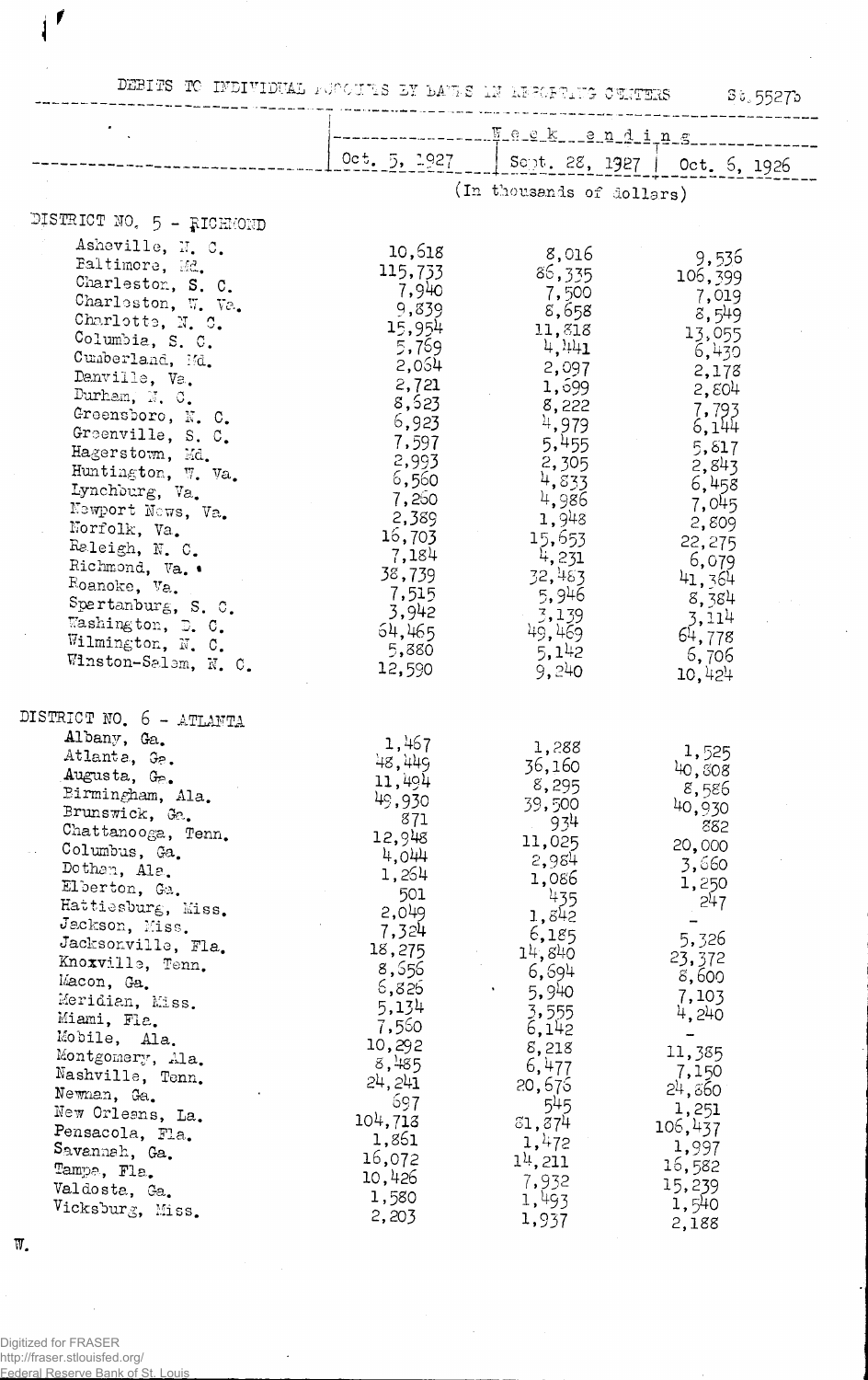DEBITS TO INDIVIDUAL ACCOUNTS BU BANKS IN REPORTING CENTERS

 $St.5527c$ 

 $\frac{1}{2}$ 

 $\hat{\mathcal{L}}$ 

 $\frac{1}{\sqrt{2}}$ 

 $\mathcal{L}_{\mathcal{A}}$ 

 $\overline{a}$ 

|                                                                                                                                                                                                                                                                                                                                                                                                                                                                                                                                                                                                                                                                                                     | Vock ending                                                                                                                                                                                                                                                                                                                                     |                                                                                                                                                                                                                                                                                                                                               |                                                                                                                                                                                                                                                                                                                                                |
|-----------------------------------------------------------------------------------------------------------------------------------------------------------------------------------------------------------------------------------------------------------------------------------------------------------------------------------------------------------------------------------------------------------------------------------------------------------------------------------------------------------------------------------------------------------------------------------------------------------------------------------------------------------------------------------------------------|-------------------------------------------------------------------------------------------------------------------------------------------------------------------------------------------------------------------------------------------------------------------------------------------------------------------------------------------------|-----------------------------------------------------------------------------------------------------------------------------------------------------------------------------------------------------------------------------------------------------------------------------------------------------------------------------------------------|------------------------------------------------------------------------------------------------------------------------------------------------------------------------------------------------------------------------------------------------------------------------------------------------------------------------------------------------|
|                                                                                                                                                                                                                                                                                                                                                                                                                                                                                                                                                                                                                                                                                                     | Oct. 5, 1927                                                                                                                                                                                                                                                                                                                                    | $S$ ent. 2 $S$ , 1927                                                                                                                                                                                                                                                                                                                         | Oct. 6, 1926                                                                                                                                                                                                                                                                                                                                   |
|                                                                                                                                                                                                                                                                                                                                                                                                                                                                                                                                                                                                                                                                                                     | (In thousends of dollars)                                                                                                                                                                                                                                                                                                                       |                                                                                                                                                                                                                                                                                                                                               |                                                                                                                                                                                                                                                                                                                                                |
| DISTRICT NO. 7 - CHICAGO                                                                                                                                                                                                                                                                                                                                                                                                                                                                                                                                                                                                                                                                            |                                                                                                                                                                                                                                                                                                                                                 |                                                                                                                                                                                                                                                                                                                                               |                                                                                                                                                                                                                                                                                                                                                |
| Adrian, Mich.<br>Aurora, Ill.<br>Bay City, Mich.<br>Bloomington, Ill.<br>Codar Rapids, Iowa<br>Champaign-Urbana, Ill.<br>Chicago, Ill.<br>Danvillo, Ill.<br>Davenport, Iowa<br>Decatur, Ill.<br>Des Moines, Iowa<br>Detroit, Mich.<br>Dubuque, Iowa.<br>Flint, Mich.<br>Fort Wayne, Ind.<br>Gary, Ind.<br>Grand Rapids, Mich.<br>Green Bay, Wis.<br>Hammond, Ind.<br>Indianapolis, Ind.<br>Jackson, Mich.<br>Kalamazoo, Mich.<br>Lansing, Mich.<br>Mason City, Iowa<br>Milwaukee, Wis.<br>Moline, Ill.<br>Muscatine, Iowa<br>Oshkosh, Wis.<br>Peoria, Ill.<br>Rockford, Ill.<br>Saginaw, Mich.<br>Sheboygan, Wis.<br>Sioux City, Iowa<br>South Bend, Ind.<br>Springfield, Ill.<br>Terre Haute, Ind. | 1,239<br>4,069<br>3,644<br>3,429<br>11,969<br>4,239<br>1,043,343<br>3,112<br>9,653<br>4,621<br>21,257<br>196,765<br>3,999<br>12,687<br>9,519<br>4,898<br>19,756<br>3,611<br>4,530<br>42,196<br>5,297<br>5,959<br>7,900<br>2,900<br>75,535<br>2,897<br>1,534<br>2,300<br>12,032<br>7,908<br>5,240<br>5,158<br>18,938<br>12,353<br>8,414<br>6,049 | 1,106<br>3,391<br>2,875<br>3,037<br>9,185<br>3,584<br>839,627<br>3,012<br>7,641<br>4,556<br>16,639<br>187,371<br>4,212<br>*11,320<br>9,197<br>6,570<br>16,568<br>2,765<br>4,650<br>36,952<br>4,393<br>4,885<br>7,300<br>2,200<br>61,306<br>2,033<br>1,297<br>2,300<br>9,073<br>7,015<br>5,508<br>3,789<br>15,792<br>10,393<br>6, 645<br>4,747 | 1,225<br>4,401<br>4,720<br>3,101<br>11,248<br>3,543<br>891,444<br>2,958<br>10,025<br>4,823<br>20,219<br>168,497<br>3,021<br>9,354<br>10,378<br>5,394<br>21,654<br>3,464<br>4,000<br>43,551<br>5,082<br>5,936<br>7,900<br>2,800<br>76,617<br>2,495<br>1,516<br>3,400<br>11,556<br>7,835<br>6,038<br>4,473<br>19,748<br>13,134<br>8,157<br>5,334 |
| Waterloo, Iowa                                                                                                                                                                                                                                                                                                                                                                                                                                                                                                                                                                                                                                                                                      | 5,405                                                                                                                                                                                                                                                                                                                                           | 4,4c1                                                                                                                                                                                                                                                                                                                                         | 5,659                                                                                                                                                                                                                                                                                                                                          |
| DISTRICT NO. 8 - ST. LOUIS<br>East St. Louis and Nat'l<br>Stock Yards, Ill.<br>Eldorado, Ark.<br>Evansville, Ind.<br>Fort Smith, Ark.<br>Greenville, Miss.<br>Helena, Ark.<br>Little Rock, Ark.<br>Louisville, Ky.<br>Memphis, Tenn.<br>Owensboro, Ky.<br>Pine Bluff, Ark.<br>Quincy, Ill.<br>St. Louis, Mo.<br>Sedalia, Mo.<br>Springfield, Mo.                                                                                                                                                                                                                                                                                                                                                    | 12,110<br>2,573<br>11,134<br>4,158<br>960<br>1,012<br>20,965<br>46,763<br>51,436<br>1,362<br>4,498<br>3,222<br>188,700<br>1,321<br>4,108                                                                                                                                                                                                        | 11,403<br>1,810<br>9,957<br>3,133<br>763<br>1,361<br>19,591<br>39,407<br>49,284<br>1,125<br>3,202<br>2,689<br>152,600<br>947<br>3,216                                                                                                                                                                                                         | 11,288<br>2,869<br>10,233<br>4,078<br>1,303<br>608<br>22,626<br>46,741<br>45,575<br>1,079<br>4,126<br>3,104<br>195,000<br>1,250<br>4,123                                                                                                                                                                                                       |

 $\mathbb{W}_\bullet$ 

,<br>Digitized for FRASER<br>http://fraser.stlouisfed.org/<br>Federal Reserve Bank of St. Louis

\*Revised figures.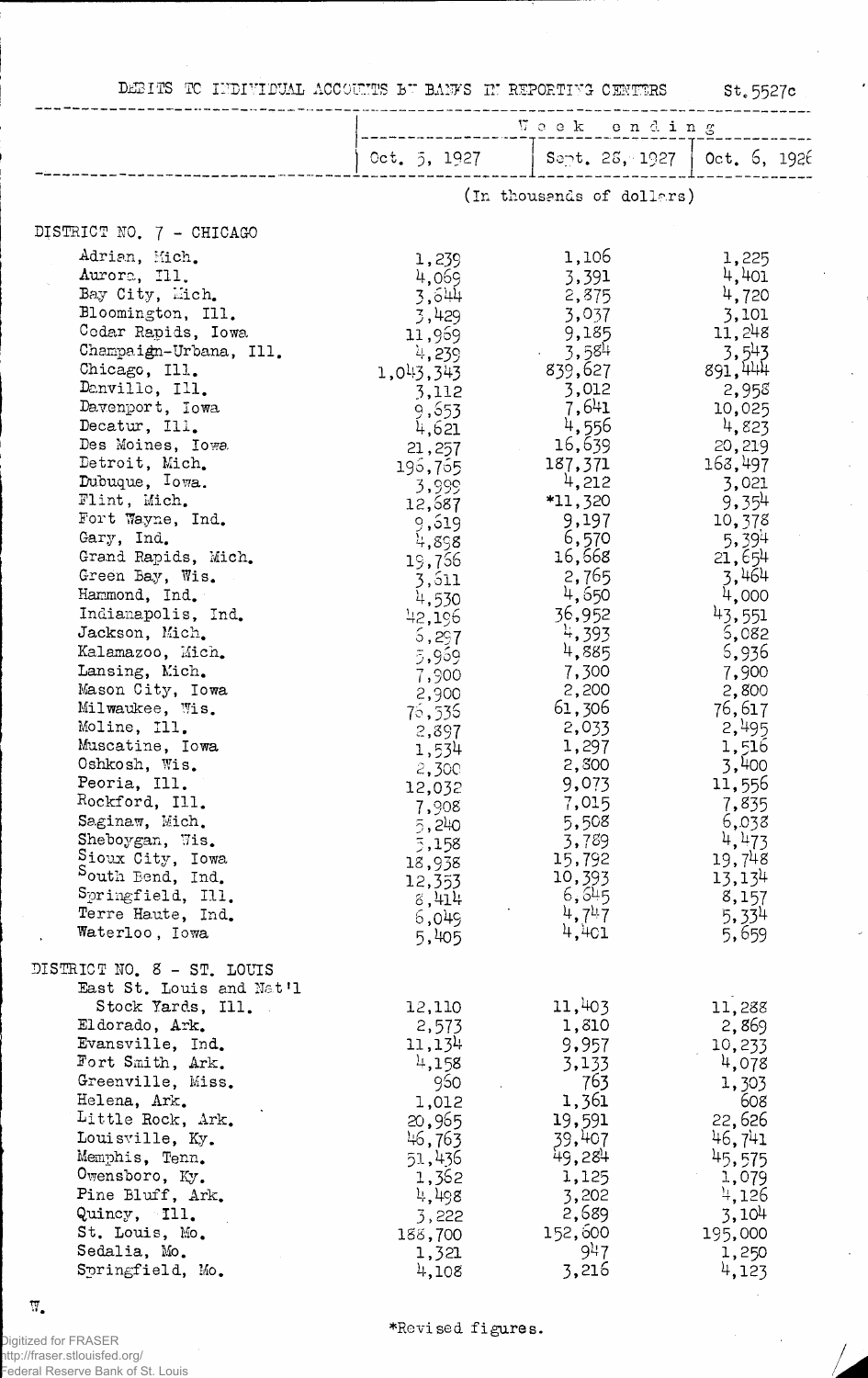| 5t.5527d<br>DEBITS TO INDIVIDUAL ACCOUNTS BY BANKS IN REPORTING CENTERS                                                                                                                                                                                                                                                                                                                                                                                                                                                                                                  |                                                                                                                                                                                                                                                                      |                                                                                                                                                                                                                                                                       |                                                                                                                                                                                                                                                            |  |
|--------------------------------------------------------------------------------------------------------------------------------------------------------------------------------------------------------------------------------------------------------------------------------------------------------------------------------------------------------------------------------------------------------------------------------------------------------------------------------------------------------------------------------------------------------------------------|----------------------------------------------------------------------------------------------------------------------------------------------------------------------------------------------------------------------------------------------------------------------|-----------------------------------------------------------------------------------------------------------------------------------------------------------------------------------------------------------------------------------------------------------------------|------------------------------------------------------------------------------------------------------------------------------------------------------------------------------------------------------------------------------------------------------------|--|
|                                                                                                                                                                                                                                                                                                                                                                                                                                                                                                                                                                          | Week ending                                                                                                                                                                                                                                                          |                                                                                                                                                                                                                                                                       |                                                                                                                                                                                                                                                            |  |
|                                                                                                                                                                                                                                                                                                                                                                                                                                                                                                                                                                          |                                                                                                                                                                                                                                                                      | Oct. 5, 1927   Sept. 28, 1927   Oct. 6, 1926.                                                                                                                                                                                                                         |                                                                                                                                                                                                                                                            |  |
|                                                                                                                                                                                                                                                                                                                                                                                                                                                                                                                                                                          |                                                                                                                                                                                                                                                                      | (In thousands of dollars)                                                                                                                                                                                                                                             |                                                                                                                                                                                                                                                            |  |
| DISTRICT NO. 9 - MINEMPOLIS                                                                                                                                                                                                                                                                                                                                                                                                                                                                                                                                              |                                                                                                                                                                                                                                                                      |                                                                                                                                                                                                                                                                       |                                                                                                                                                                                                                                                            |  |
| Aberdeen, S. D.<br>Billings, Mont.<br>Dickinson, N. D.<br>Duluth, Minn.<br>Fargo, N. $D$ .<br>Grand Forks, N. D.<br>Helena, Mont.<br>Jamestown, N. D.<br>La Crosse, Wis.<br>Minneapolis, Minn.<br>Minot, N. D.<br>Red Wing, Minn.<br>St. Paul, Minn.<br>Sioux Falls, S. D.<br>Superior, Wis.<br>South St. Paul, Minn.<br>Winona, Minn.                                                                                                                                                                                                                                   | 1,635<br>3,095<br>149,002<br>4,586<br>2,694<br>2,812<br>808<br>2,737<br>138,556<br>2,797<br>- 780<br>49,474<br>4,275<br>2,563<br>8,707<br>1,843                                                                                                                      | 1,928<br>2,200<br>435<br>44,910<br>3,943<br>2,111<br>2,110<br>628<br>2,423<br>123,149<br>2,188<br>550<br>35,05 <sup>4</sup><br>3,628<br>2,405<br>7,257<br>1,642                                                                                                       | 1,792<br>3,071<br>416<br>25,747<br>4,386<br>2,771<br>2,724<br>- 749<br>2,941<br>100,011<br>1,882<br>- 675<br>42,506<br>4,906<br>1,393<br>9,770<br>1,349                                                                                                    |  |
| DISTRICT NO. 10 - KANSAS CITY                                                                                                                                                                                                                                                                                                                                                                                                                                                                                                                                            |                                                                                                                                                                                                                                                                      |                                                                                                                                                                                                                                                                       |                                                                                                                                                                                                                                                            |  |
| Albuquerque, N. M.<br>Atchison, Kans.<br>Bartlesville, Okla.<br>Casper, Wyo.<br>Cheyenne, Wyo.<br>Colorado Springs, Colo.<br>Denver, Colo.<br>Emid, Okla.<br>Fremont, Neb.<br>Grand Junction, Colo.<br>Guthrie, Okla.<br>Hutchinson, Kans.<br>Independence, Kans.<br>Joplin, Mo.<br>Kansas City, Kans.<br>Kansas City, Mo.<br>Lawrence, Kans.<br>Lincoln, Neb.<br>Muskogee, Okla.<br>Oklahoma City, Okla.<br>Okmulgee, Okla.<br>Omaha, Neb.<br>Parsons, Kans.<br>Pittsburg, Kans.<br>Pueblo, Colo.<br>St. Joseph, Mo.<br>Topeka, Kans.<br>Tulsa, Okla.<br>Wichita, Kans. | 2,971<br>1,332<br>4,780<br>2,020<br>1,848<br>3,517<br>49,735<br>3,013<br>957<br>1,001<br>814<br>3,755<br>2,992<br>4,817<br>4,746<br>101,139<br>1,599<br>8,386<br>2,695<br>24,804<br>1,686<br>48,521<br>794<br>1,542<br>6,289<br>13,154<br>6,153<br>28,610<br>.14,955 | 2,256<br>1,298<br>3,039<br>2,155<br>1,435<br>2,971<br>35,913<br>2,709<br>693<br>875<br>789<br>2,893<br>2,450<br>4,553<br>4,868<br>88,006<br>1,000<br>6,447<br>2,475<br>21,390<br>1,796<br>44,265<br>685<br>$1,3^{44}$<br>3,393<br>11,976<br>4,161<br>28,205<br>11,854 | 2,715<br>1,537<br>3,663<br>2,778<br>1,709<br>4,762<br>68,763<br>3,257<br>830<br>1,077<br>1,029<br>4,942<br>2,332<br>4,243<br>4,783<br>99,300<br>1,554<br>8,529<br>2,963<br>21,815<br>2,173<br>41,710<br>746<br>1,534<br>4,649<br>13,557<br>4,631<br>27,831 |  |

 $\sim$  $\mathbf{y}_{\perp, i}$ 

 $\ddot{\phantom{0}}$ 

r

W.

Digitized for FRASER http://fraser.stlouisfed.org/ Federal Reserve Bank of St. Louis